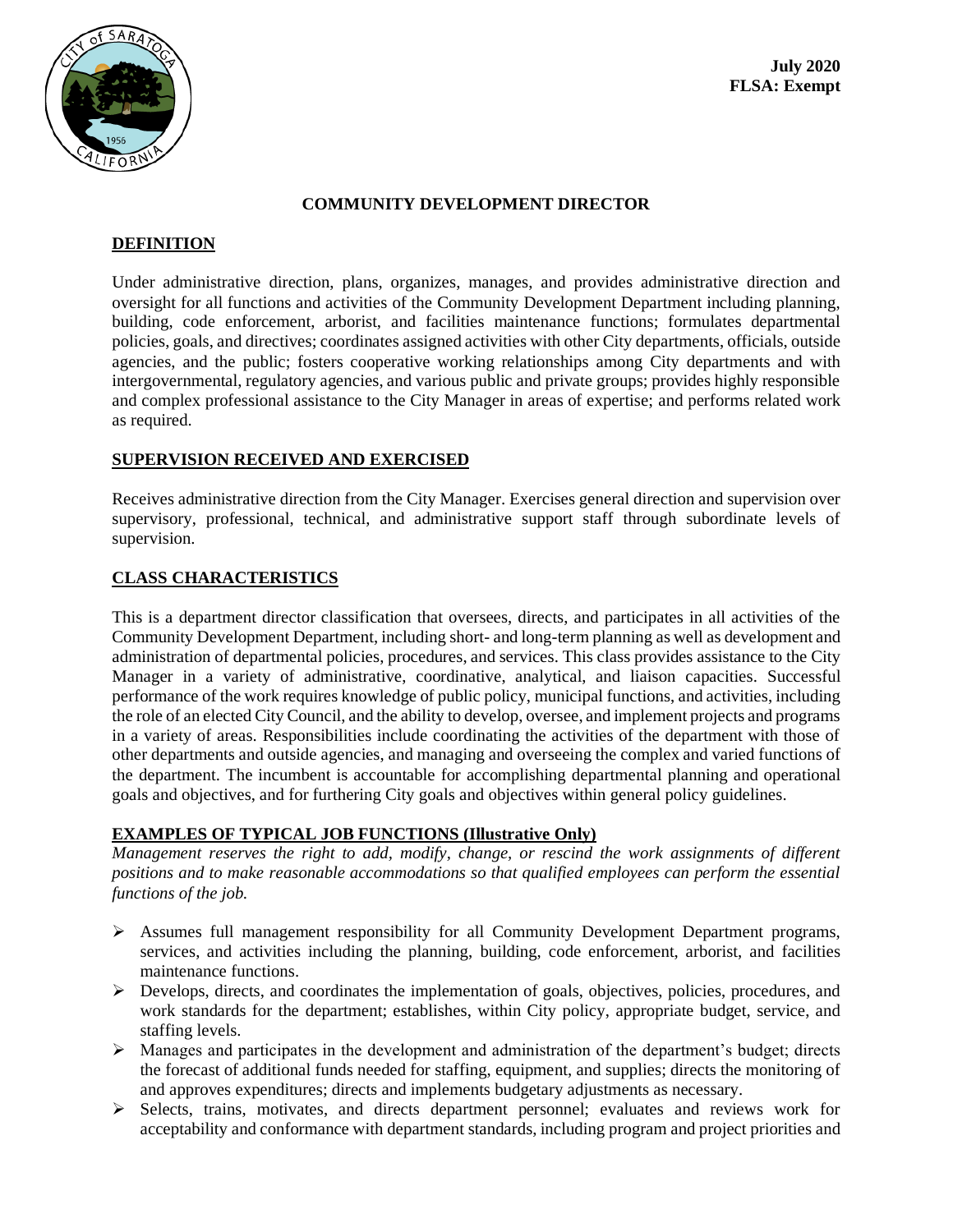performance evaluations; works with employees to correct deficiencies; implements discipline and termination procedures; responds to staff questions and concerns.

- $\triangleright$  Contributes to the overall quality of the department's service by developing, reviewing, and implementing policies and procedures to meet legal requirements and City needs; continuously monitors and evaluates the efficiency and effectiveness of service delivery methods and procedures; assesses and monitors the distribution of work, support systems and internal reporting relationships; identifies opportunities for improvement; directs the implementation of change.
- ➢ Monitors legal, regulatory, technology, and societal changes and court decisions that may affect the work of the department; determines equipment acquisition, training programs, and procedural changes to ensure retention of qualified staff and the provision of services to the community in an effective, efficient, and economical manner.
- ➢ Oversees the development of consultant requests for proposals for professional services and the advertising and bid processes; evaluates proposals and recommends project award; coordinates with legal counsel to determine City needs and requirements for contractual services; negotiates contracts and agreements and administers same after award.
- $\triangleright$  Serves as project manager for complex planning projects, including analyzing and evaluating site and architectural plans, performing technical review for project plans and applications, and making recommendations.
- $\triangleright$  Creates and updates long-range planning documents such as the City's General Plan and other assigned plans; prepares modifications to General Plan Elements, the Zoning Code, and other applicable ordinances and policies.
- $\triangleright$  Responds to the most complex and difficult inquiries and requests for information; provides information and resolves service issues and complaints; represents the division with other City departments, other agencies, civic groups, and the public.
- $\triangleright$  Oversees the Planning Commission and functions as the liaison with the City Manager's Office concerning development issues.
- ➢ Plans, directs, and coordinates the activities of the Planning Commission; coordinates with other City departments; maintains significant contact with developers and assures development projects benefit the City.
- ➢ Formulates agendas and provides staff support to the Planning Commission; provides policy interpretations and staff support to the board agencies as required.
- $\triangleright$  Serves as a technical advisor to the Planning Commission, City Council, and City staff.
- $\triangleright$  Represents the department to other City departments, elected officials, and outside agencies; explains and interprets departmental programs, policies, and activities; negotiates and resolves significant and controversial issues.
- ➢ Conducts a variety of departmental organizational and operational studies and investigations; recommends modifications to programs, policies, and procedures as appropriate.
- $\triangleright$  Participates in and makes presentations to the City Council and a wide variety of committees, boards, and commissions.
- ➢ Attends and participates in professional group meetings; stays abreast of new trends and innovations in the areas of responsibility.
- ➢ Directs the maintenance of working and official departmental files.
- $\triangleright$  Prepares, reviews, and presents staff reports, various management and information updates, and reports on special projects as assigned by the City Manager.
- ➢ Responds to public inquiries and complaints and assists with resolutions and alternative recommendations.
- ➢ Serves as a spokesperson for the Department at a variety of community events, meetings, and other public relations activities.
- $\triangleright$  Ensures staff observe and comply with all City and mandated safety rules, regulations, and protocols.
- $\triangleright$  Performs other duties as assigned.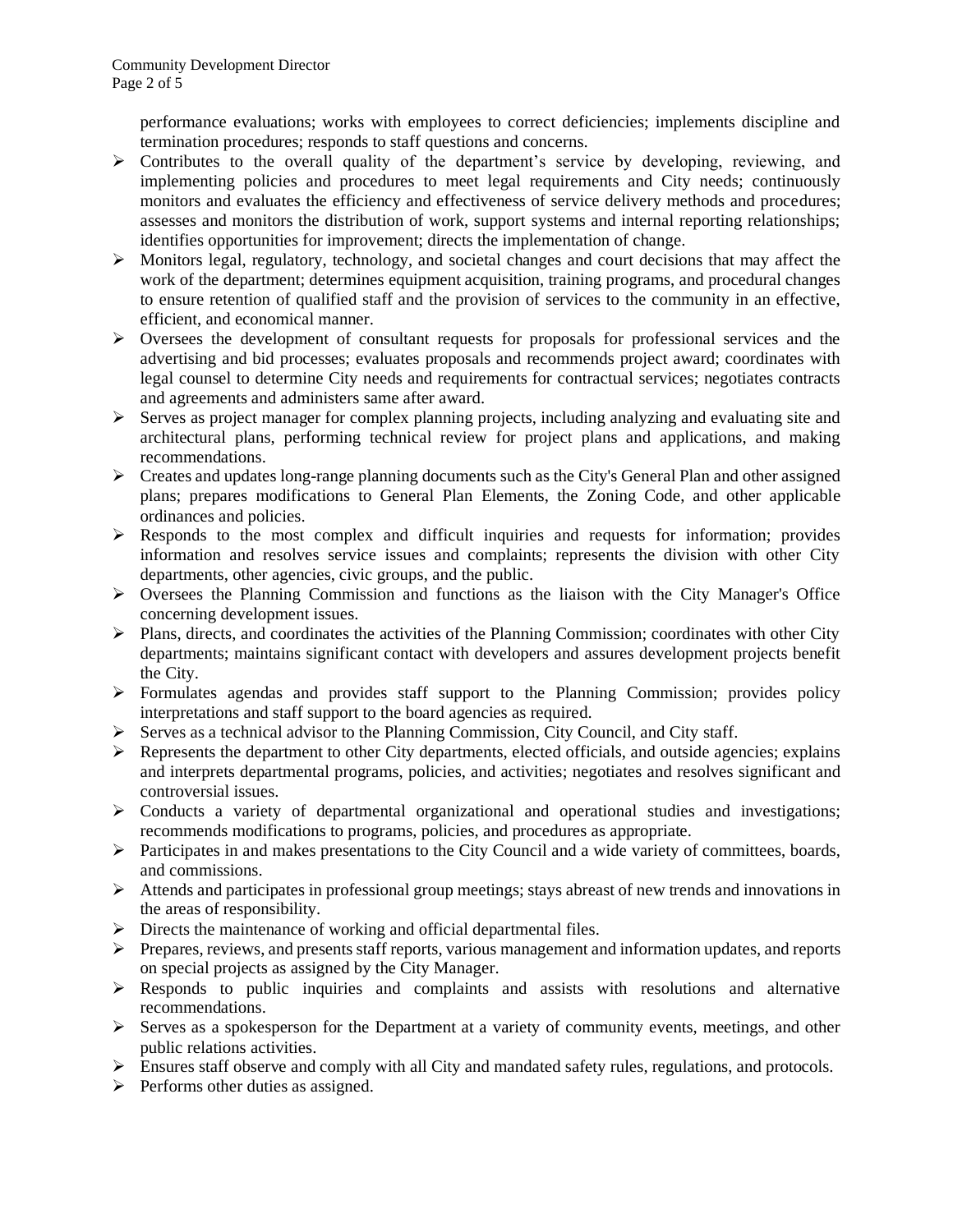# **QUALIFICATIONS**

#### **Knowledge of:**

- $\triangleright$  Administrative principles and practices, including goal setting, program development, implementation, and evaluation, and supervision of staff, either directly or through subordinate levels of supervision.
- ➢ Principles and practices of leadership.
- ➢ Organization and management practices as applied to the development, analysis, and evaluation of programs, policies, and operational needs of the assigned area of responsibility.
- ➢ Principles and techniques for working with groups and fostering effective team interaction to ensure teamwork is conducted smoothly.
- $\triangleright$  Applicable federal, state, and local laws, codes, and ordinances relevant to the area(s) of responsibility.
- ➢ Principles and practices of strategic plan development.
- ➢ Principles and practices of managing and administering complex budgets.
- ➢ Principles and practices of contract management.
- $\triangleright$  General principles of risk management related to the functions of the assigned area.
- ➢ Functions, authority, and responsibilities of an elected City Council.
- $\triangleright$  City codes, ordinances, standard operating manuals, personnel policies and procedures, and applicable memoranda of understanding.
- ➢ Practices, principles, procedures, regulations, and techniques of City planning, zoning, and land use.
- ➢ Community involvement methods and practices.
- $\triangleright$  Methods and techniques of developing technical and administrative reports, and business correspondence.
- $\triangleright$  Methods and techniques for the development of presentations, contract negotiations, and information distribution; research and reporting methods, techniques, and procedures.
- $\triangleright$  Theories, principles, and contents of General Plan, land use, zoning, subdivision, and urban planning regulations, natural resource protection, and environmental laws.
- $\triangleright$  Principles and techniques of conducting site planning, architectural review, subdivision design, land use, and other analytical studies, evaluating alternatives, and making sound recommendations.
- ➢ Technical, legal, financial, and public relations challenges associated with the management of community development programs.
- ➢ City and mandated safety rules, regulations, and protocols.
- ➢ Techniques for providing a high level of customer service by effectively dealing with the public, vendors, contractors, and City staff.
- $\triangleright$  The structure and content of the English language, including the meaning and spelling of words, rules of composition, and grammar.
- ➢ Modern equipment and communication tools used for business functions and program, project, and task coordination.
- $\triangleright$  Computers and software programs (e.g., Microsoft software packages) to conduct, compile, and/or generate documentation.

# **Ability to:**

- ➢ Develop and implement goals, objectives, practices, policies, procedures, and work standards.
- ➢ Provide administrative and professional leadership and direction for the department and the City.
- $\triangleright$  Prepare and administer large and complex budgets; allocate limited resources in a cost-effective manner.
- $\triangleright$  Plan, organize, direct, and coordinate the work of management, supervisory, professional, and technical personnel; delegate authority and responsibility.
- $\triangleright$  Select and supervise staff; provide training and development opportunities; ensure work is performed effectively; and evaluate performance in an objective and positive manner.
- $\triangleright$  Research, analyze, and evaluate new service delivery methods, procedures, and techniques.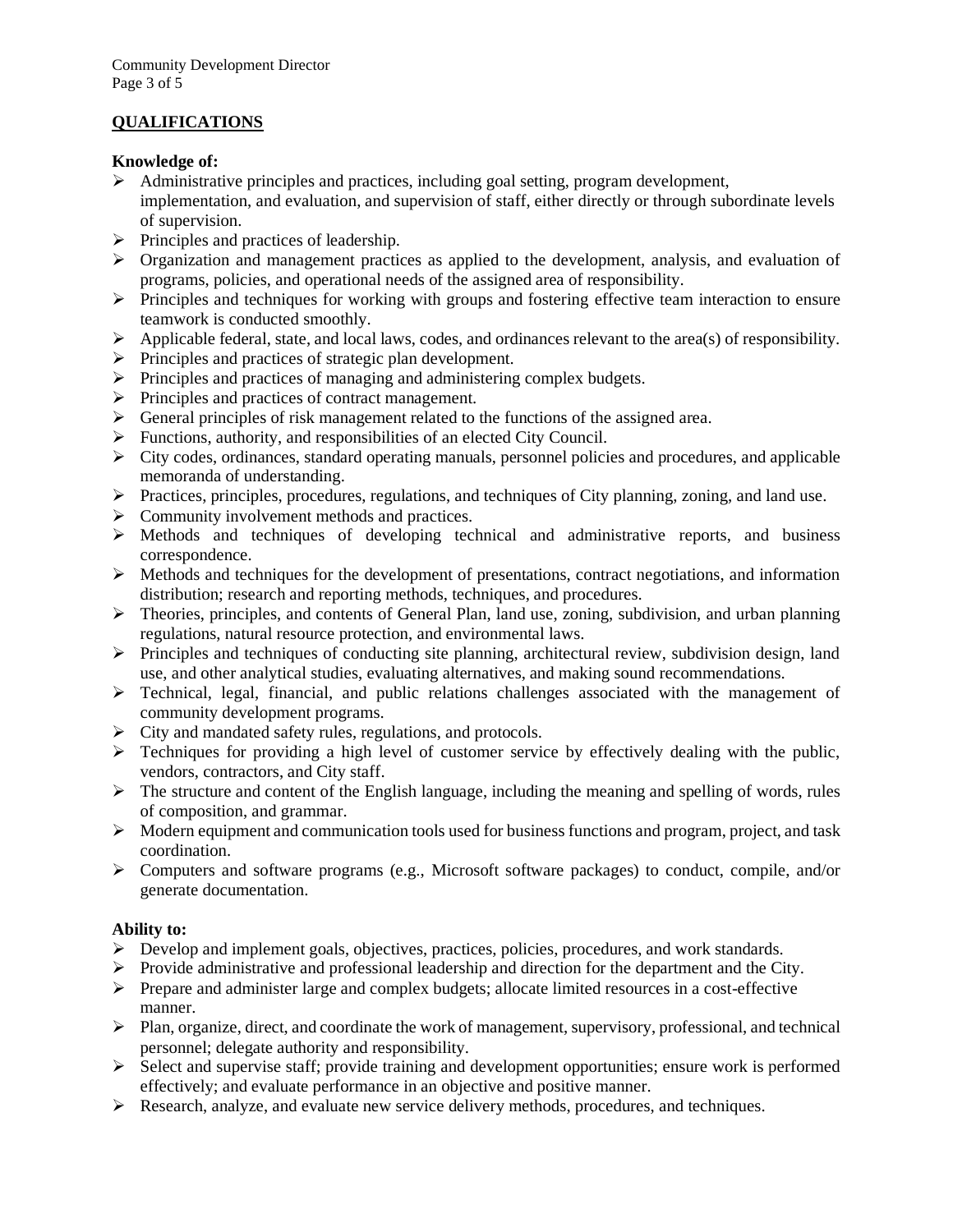- ➢ Effectively administer special projects with contractual agreements and ensure compliance with contractual obligations.
- $\triangleright$  Conduct effective negotiations and effectively represent the City and the department in meetings with governmental agencies, contractors, vendors, and various businesses, professional, regulatory, and legislative organizations.
- $\triangleright$  Effectively administer a variety of community development programs and administrative activities.
- ➢ Perform and negotiate cost/benefit analyses.
- ➢ Plan, analyze, and evaluate programs and services, operational needs, and fiscal constraints.
- $\triangleright$  Make effective public presentations to elected bodies, business groups, the general public, and City staff.
- ➢ Prepare clear and concise reports, correspondence, policies, procedures, and other written materials.
- $\triangleright$  Conduct complex research projects, evaluate alternatives, make sound recommendations, and prepare effective technical staff reports.
- ➢ Direct the establishment of filing, record-keeping, and tracking systems.
- ➢ Understand, interpret, and apply all pertinent laws, codes, regulations, policies and procedures, and standards relevant to work performed.
- $\triangleright$  Effectively represent the department and the City in meetings with individuals; governmental agencies; community groups; various business, professional, and regulatory organizations.
- $\triangleright$  Learn and understand the organization and operation of the City and of outside agencies as necessary to assume assigned responsibilities.
- ➢ Independently organize work, set priorities, meet critical deadlines, and follow-up on assignments.
- $\triangleright$  Effectively use computer systems, software applications, and modern business equipment to perform a variety of work tasks.
- $\triangleright$  Communicate clearly and concisely, both orally and in writing, using appropriate English grammar and syntax.
- ➢ Use tact, initiative, prudence, and independent judgment within general policy, procedural, and legal guidelines.
- $\triangleright$  Establish, maintain, and foster positive and effective working relationships with those contacted in the course of work.

# **Education and Experience:**

*Any combination of training and experience that would provide the required knowledge, skills, and abilities is qualifying. A typical way to obtain the required qualifications would be:*

Equivalent to a bachelor's degree from an accredited college or university with major coursework in planning, architecture, engineering, economics, business or public administration, or a related field, and seven (7) years of increasingly responsible experience in planning, economic development, or a closely related field, including at least five (5) years of management experience which included public presentation, policy development, financial analysis, and budget management. A Master's degree strongly desired.

#### **Licenses and Certifications:**

➢ Possession of, or the ability to obtain, an appropriate, valid California driver's license upon appointment.

# **PHYSICAL DEMANDS**

Must possess mobility to work in a standard office setting and use standard office equipment, including a computer, and to operate a motor vehicle to visit various City and meeting sites; vision to read printed materials and a computer screen; and hearing and speech to communicate in person and over the telephone. Standing in and walking between work areas is frequently required. Finger dexterity is needed to access, enter, and retrieve data using a computer keyboard or calculator and to operate standard office equipment. Positions in this classification frequently bend, stoop, kneel, and reach to perform assigned duties, as well